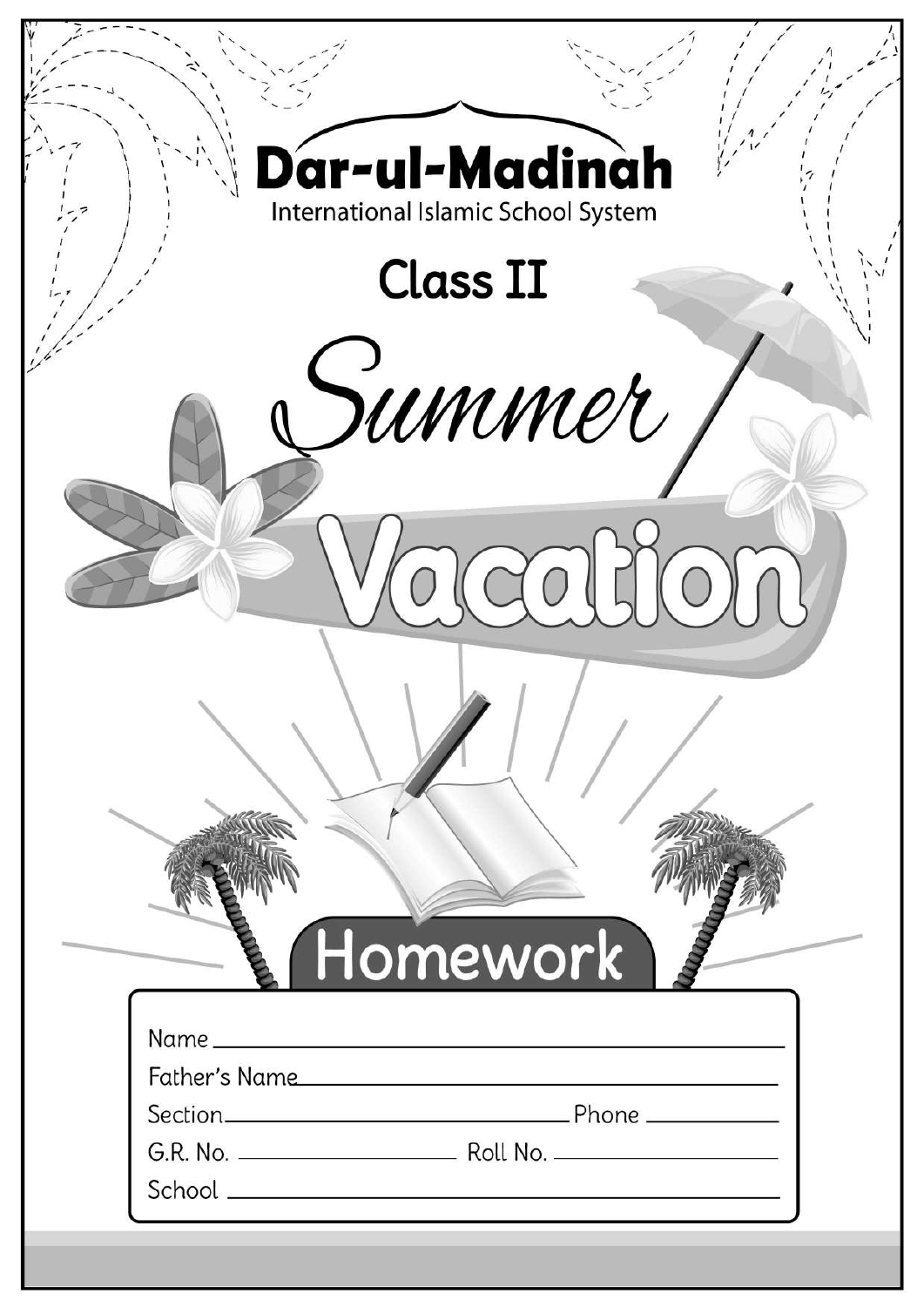## **English**

| <b>Instruction:</b> Match the scramble words with the unscrambled words. |  |                          |  |  |  |  |  |  |  |
|--------------------------------------------------------------------------|--|--------------------------|--|--|--|--|--|--|--|
| <b>Scrambled words</b>                                                   |  | <b>Unscrambled words</b> |  |  |  |  |  |  |  |
| hasrk                                                                    |  | crab                     |  |  |  |  |  |  |  |
| racb                                                                     |  | shark                    |  |  |  |  |  |  |  |
| easl                                                                     |  | eel                      |  |  |  |  |  |  |  |
| fishtasr                                                                 |  | whale                    |  |  |  |  |  |  |  |
| usopoct                                                                  |  | seal                     |  |  |  |  |  |  |  |
| ele                                                                      |  | snail                    |  |  |  |  |  |  |  |
| ailsn                                                                    |  | octopus                  |  |  |  |  |  |  |  |
| alewh                                                                    |  | starfish                 |  |  |  |  |  |  |  |

**Note:** Students should memorize the spelling of given words.

#### **Instruction:** Circle the correct answer.

- 1. What do you see in the sea? ( birds / sea animals ).
- 2. Crocodiles and whales use ( tails / fins ) to swim.
- 3. Seals and eels looking for ( meals / animals ).
- 4. The whale is the ( biggest / smallest ) sea animal.
- 5. Shark is ( lovely / dangerous ) fish.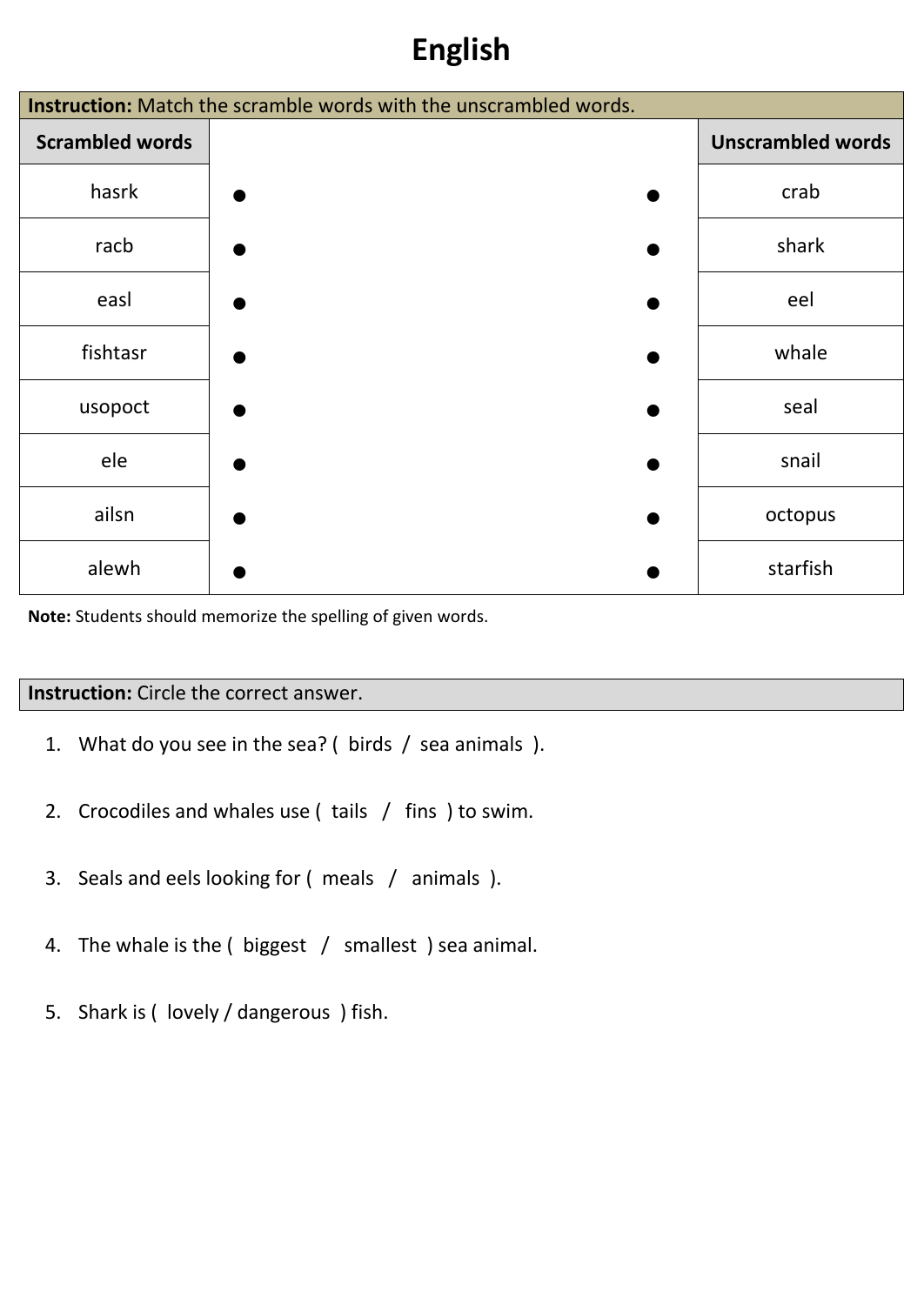|      | <b>Instruction:</b> Use the words to fill the blanks.               |              |      |      |      |       |      |  |  |  |
|------|---------------------------------------------------------------------|--------------|------|------|------|-------|------|--|--|--|
| than | these<br>that                                                       | there<br>the | they | them | this | those | with |  |  |  |
| 1.   | is parrot sitting on the tree.                                      |              |      |      |      |       |      |  |  |  |
|      |                                                                     |              |      |      |      |       |      |  |  |  |
| 3.   | is my bedroom.                                                      |              |      |      |      |       |      |  |  |  |
|      |                                                                     |              |      |      |      |       |      |  |  |  |
| 5.   | are broken chairs.                                                  |              |      |      |      |       |      |  |  |  |
|      | Instruction: Arrange the words to make meaningful sentences.        |              |      |      |      |       |      |  |  |  |
| 1.   | Swimming the in is fish water.                                      |              |      |      |      |       |      |  |  |  |
| 2.   | Reading book am i.                                                  |              |      |      |      |       |      |  |  |  |
| 3.   | Mother fruit buying is.                                             |              |      |      |      |       |      |  |  |  |
| 4.   | Are reading you book.                                               |              |      |      |      |       |      |  |  |  |
| 5.   | Flying are birds sky in.                                            |              |      |      |      |       |      |  |  |  |
|      |                                                                     |              |      |      |      |       |      |  |  |  |
|      | <b>Instruction:</b> Use the correct words to fill the blanks.<br>is | am           |      |      |      | are   |      |  |  |  |
|      |                                                                     |              |      |      |      |       |      |  |  |  |
| 1.   | The flatfish _______________ swimming.                              |              |      |      |      |       |      |  |  |  |
| 2.   | Ali and Raza _____________talking.                                  |              |      |      |      |       |      |  |  |  |
| 3.   |                                                                     |              |      |      |      |       |      |  |  |  |
| 4.   | I ________________ a student of class two.                          |              |      |      |      |       |      |  |  |  |
| 5.   | The shark ______________ dangerous animal.                          |              |      |      |      |       |      |  |  |  |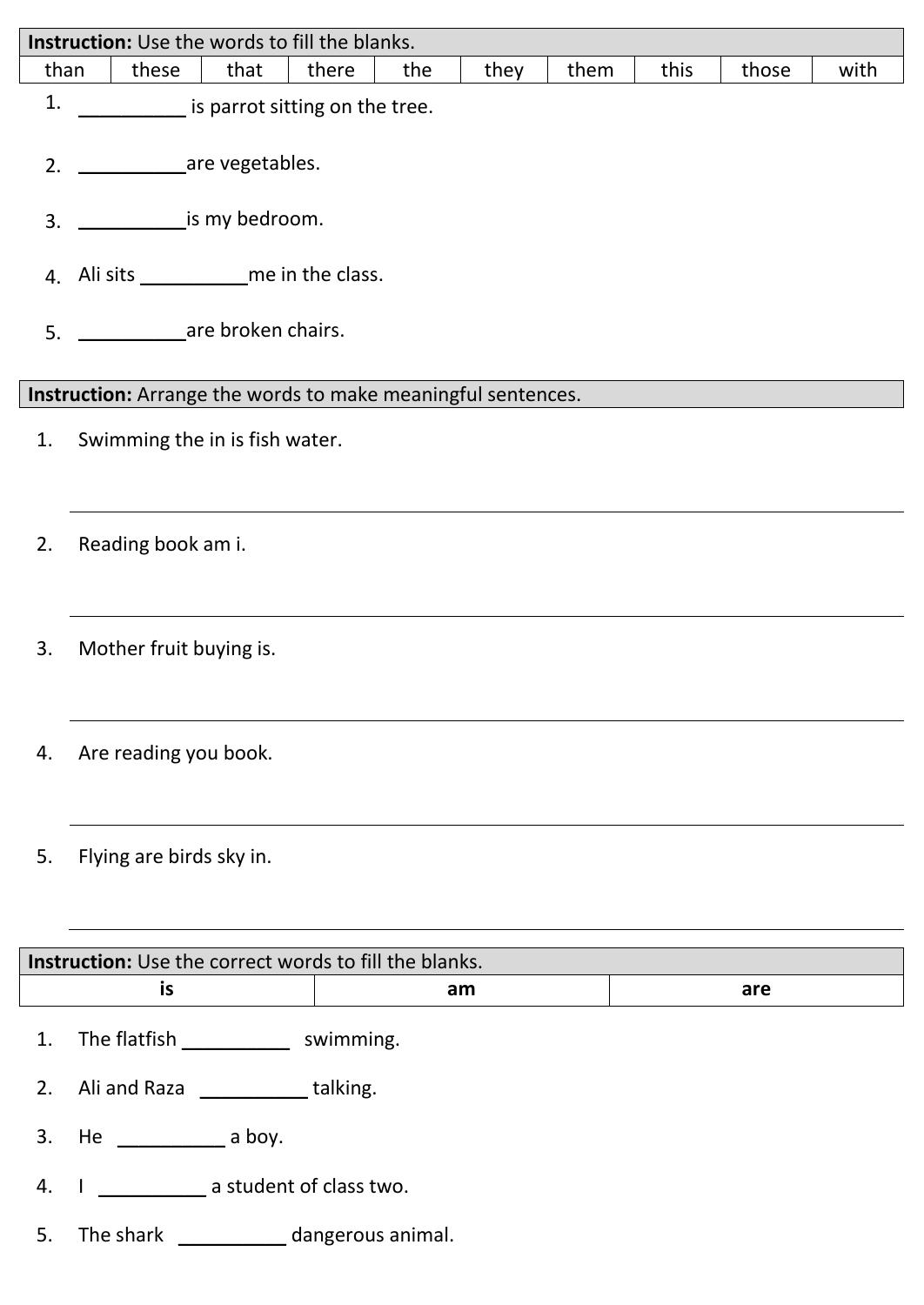#### **Instruction:** Use correct form of verb.

- 1. The animals are  $\qquad \qquad$  freely. (run)
- 2. A bird is  $\frac{1}{\sqrt{1-\frac{1}{\sqrt{1-\frac{1}{\sqrt{1-\frac{1}{\sqrt{1-\frac{1}{\sqrt{1-\frac{1}{\sqrt{1-\frac{1}{\sqrt{1-\frac{1}{\sqrt{1-\frac{1}{\sqrt{1-\frac{1}{\sqrt{1-\frac{1}{\sqrt{1-\frac{1}{\sqrt{1-\frac{1}{\sqrt{1-\frac{1}{\sqrt{1-\frac{1}{\sqrt{1-\frac{1}{\sqrt{1-\frac{1}{\sqrt{1-\frac{1}{\sqrt{1-\frac{1}{\sqrt{1-\frac{1}{\sqrt{1-\frac{1}{\sqrt{1-\frac{1}{\sqrt{1-\frac{1}{\sqrt{1$
- 3. Parrot is \_\_\_\_\_\_\_\_\_\_\_ on the branch. (sit)
- 4. The crab is \_\_\_\_\_\_\_\_\_\_\_ on the sea floor. (crawl)
- 5. I am \_\_\_\_\_\_\_ at you. (look)

**Instruction:** Add *more or most* in the following sentences.

- 1. That is \_\_\_\_\_\_\_\_\_\_ interesting story than this.
- 2. Hummingbird is the \_\_\_\_\_\_\_\_ beautiful bird.
- 3. A Shark bite is \_\_\_\_\_\_\_ painful than a jellyfish bite.
- 4. I think, diamond is the \_\_\_\_\_\_\_\_ expensive material.
- 5. That's \_\_\_\_\_\_\_\_\_ difficult spelling word than we have in book.

| Instruction: Write sentences in Present Continuous Tense with the help of given verbs. |          |
|----------------------------------------------------------------------------------------|----------|
|                                                                                        | swimming |
|                                                                                        | flying   |
|                                                                                        | sitting  |
|                                                                                        | eating   |
|                                                                                        | talking  |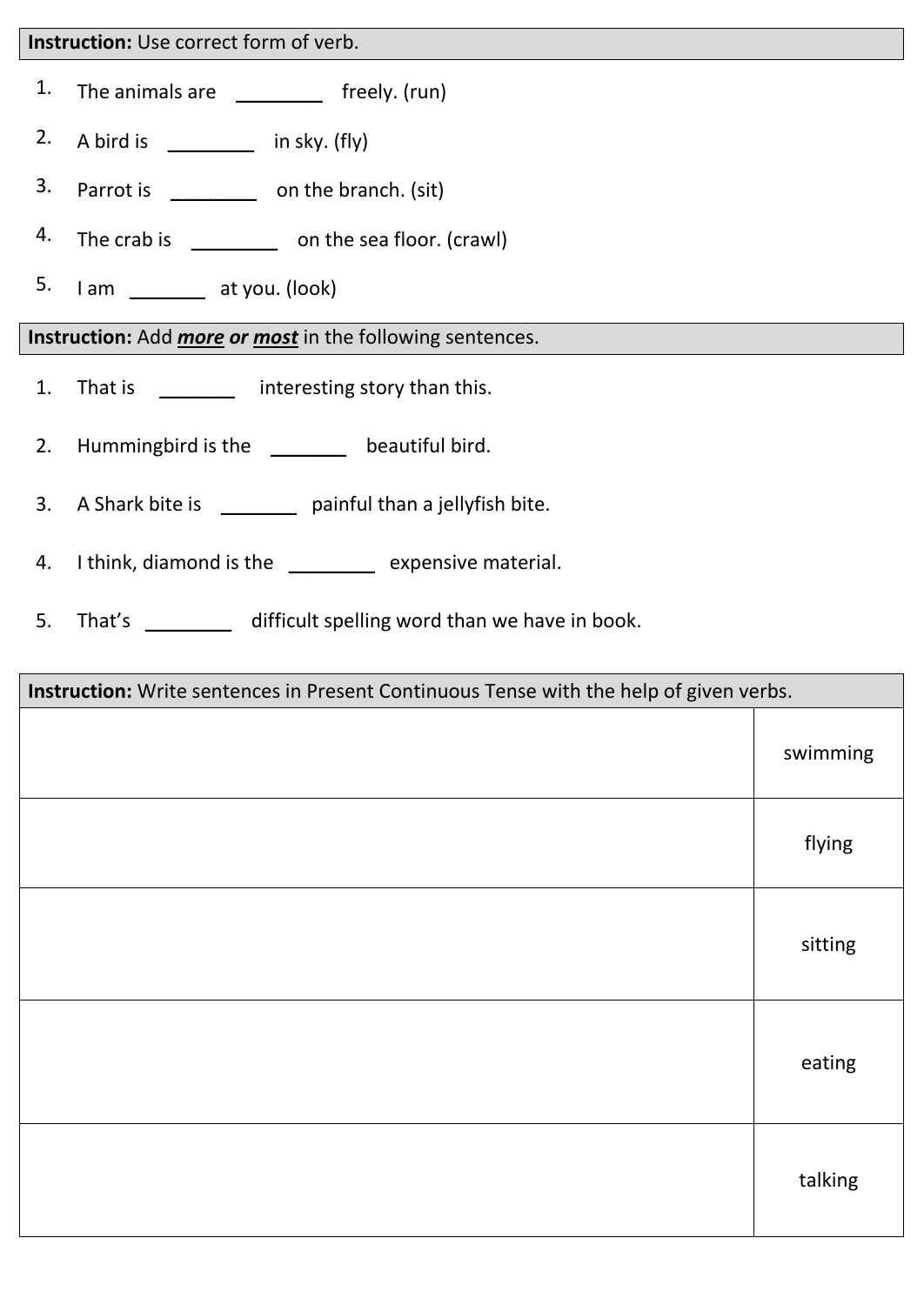# **Mathematics**

**Instruction: Write the numbers in the blank fields according to the headings.**

| Before |     | Befween |     | After |
|--------|-----|---------|-----|-------|
| 365    | 359 | 361     | 486 |       |
| 257    | 365 | 367     | 852 |       |
| 987    | 624 | 626     | 624 |       |
| 654    | 321 | 323     | 963 |       |
| 120    | 414 | 416     | 426 |       |
| 689    | 639 | 641     | 741 |       |
| 205    | 987 | 989     | 153 |       |
| 159    | 456 | 458     | 456 |       |
| 741    | 120 | 122     | 751 |       |
| 321    | 689 | 691     | 951 |       |
| 361    | 354 | 356     | 987 |       |
| 684    | 482 | 484     | 466 |       |
| 626    | 751 | 753     | 456 |       |
| 497    | 129 | 131     | 831 |       |
| 416    | 347 | 149     | 379 |       |
| 551    | 167 | 169     | 684 |       |
| 316    | 985 | 987     | 217 |       |

### **Instruction: Write the numbers in words.**

| 124 |  |
|-----|--|
| 555 |  |
| 968 |  |
| 101 |  |

### **Instruction: Write**  $<$  **or**  $>$ **.**

| 1 7 A<br>∼<br><u>_ , ,</u> |  | ¬ ⊿ ⌒<br>∼<br>ᅩ |  | $\sim$ $\sim$ $\sim$<br>968<br><u>JUU</u> |  | 698 |  | າດ ∧<br>504 |  |  |
|----------------------------|--|-----------------|--|-------------------------------------------|--|-----|--|-------------|--|--|
|----------------------------|--|-----------------|--|-------------------------------------------|--|-----|--|-------------|--|--|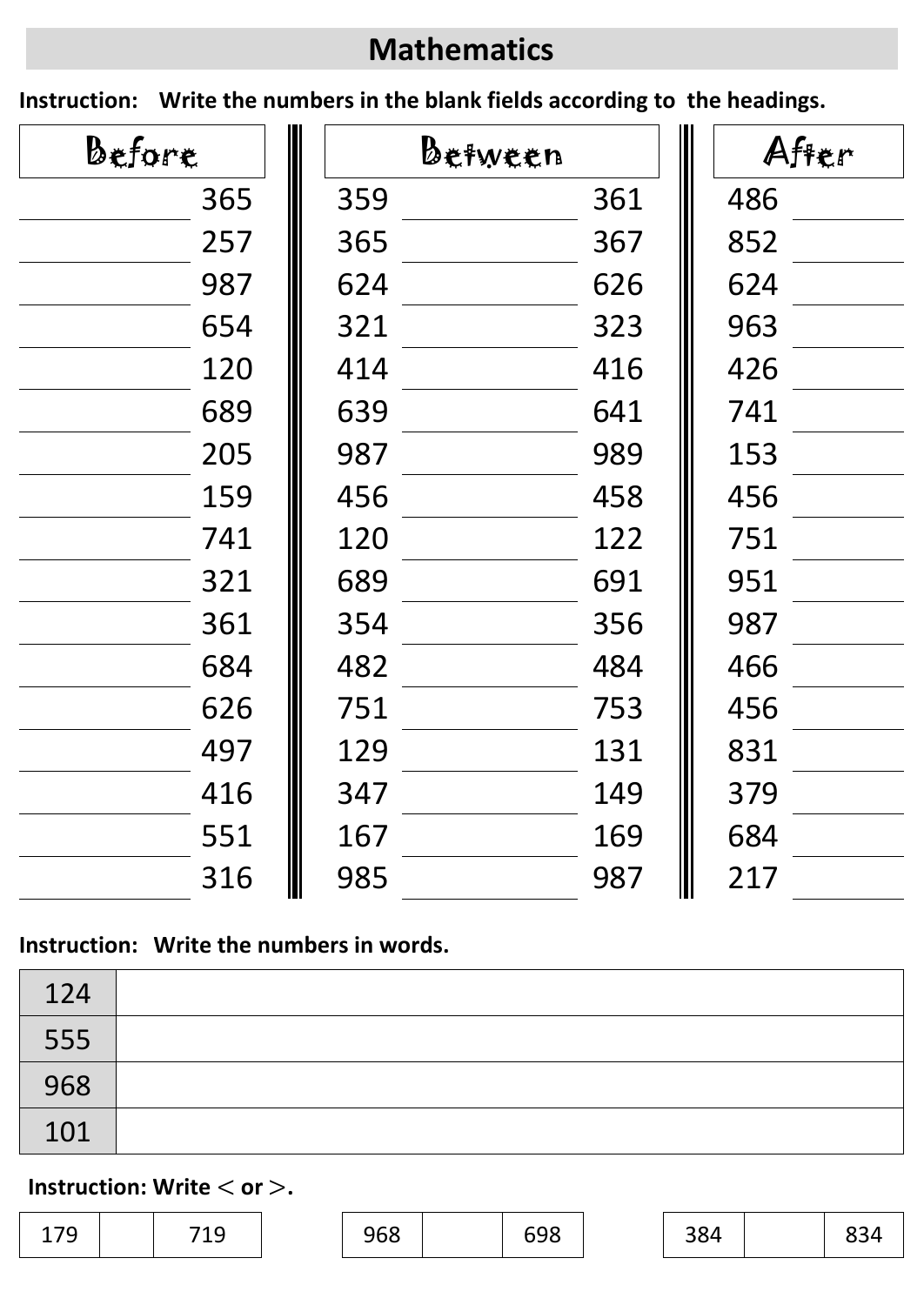#### **Instruction: Arrange the numbers.**

| <b>Numbers</b>                       | <b>Order</b> | <b>Arranged Numbers</b> |
|--------------------------------------|--------------|-------------------------|
| 665, 859, 759, 940, 291              | Ascending    |                         |
| 123, 522, 908, 614, 883   Descending |              |                         |
| 63, 647, 231, 9, 932                 | Ascending    |                         |
| 784, 55, 226, 306, 877               | Descending   |                         |

## **Instruction: Complete the given tasks in the below number grid.**

| 11 | 12 | 13 | 14 | 15 | 16 | 17 | 18 | 19 | 20 | 21 |
|----|----|----|----|----|----|----|----|----|----|----|
| 22 | 23 | 24 | 25 | 26 | 27 | 28 | 29 | 30 | 31 | 32 |
| 33 | 34 | 35 | 36 | 37 | 38 | 39 | 40 | 41 | 42 | 43 |
| 44 | 45 | 46 | 47 | 48 | 49 | 50 | 51 | 52 | 53 | 54 |
| 55 | 56 | 57 | 58 | 59 | 60 | 61 | 62 | 63 | 64 | 65 |
| 66 | 67 | 68 | 69 | 70 | 71 | 72 | 73 | 74 | 75 | 76 |
| 77 | 78 | 79 | 80 | 81 | 82 | 83 | 84 | 85 | 86 | 87 |

Task 01: Colour the number **after** these numbers by **red**.

Task 02: Colour the number **in between** these numbers by **blue**.

| 36 and 38 | 70 and 72 | 40 and 42 | 71 and 73 | 38 and 40 |
|-----------|-----------|-----------|-----------|-----------|
| 58 and 60 | 69 and 71 | 62 and 64 | 51 and 53 | 73 and 75 |
| 37 and 39 | 48 and 50 | 72 and 74 | 39 and 41 | 59 and 61 |

Task 03: Colour the number **before** these numbers by **green**.

|  |  | │ 45 │ 49 │ 52 │ 62 │ 37 │ 35 │ 25 │ 31 │ 63 │ 28 │ 26 │ 51 │ 29 │ 30 │ 27 │ |  |  |  |  |  |  |  |  |  |  |  |  |
|--|--|------------------------------------------------------------------------------|--|--|--|--|--|--|--|--|--|--|--|--|
|--|--|------------------------------------------------------------------------------|--|--|--|--|--|--|--|--|--|--|--|--|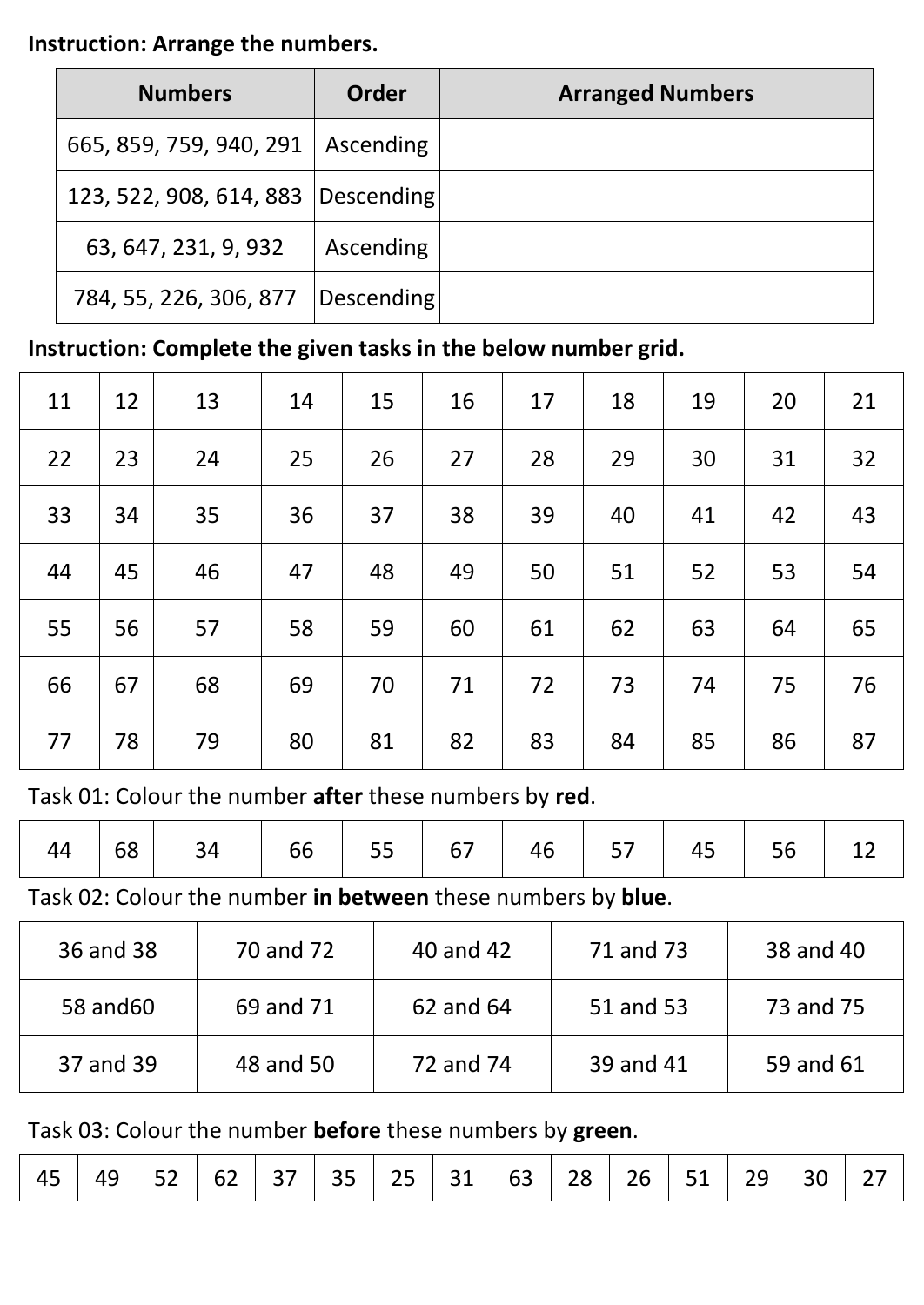**Instruction:** Join the dots to complete the figure and colour it.

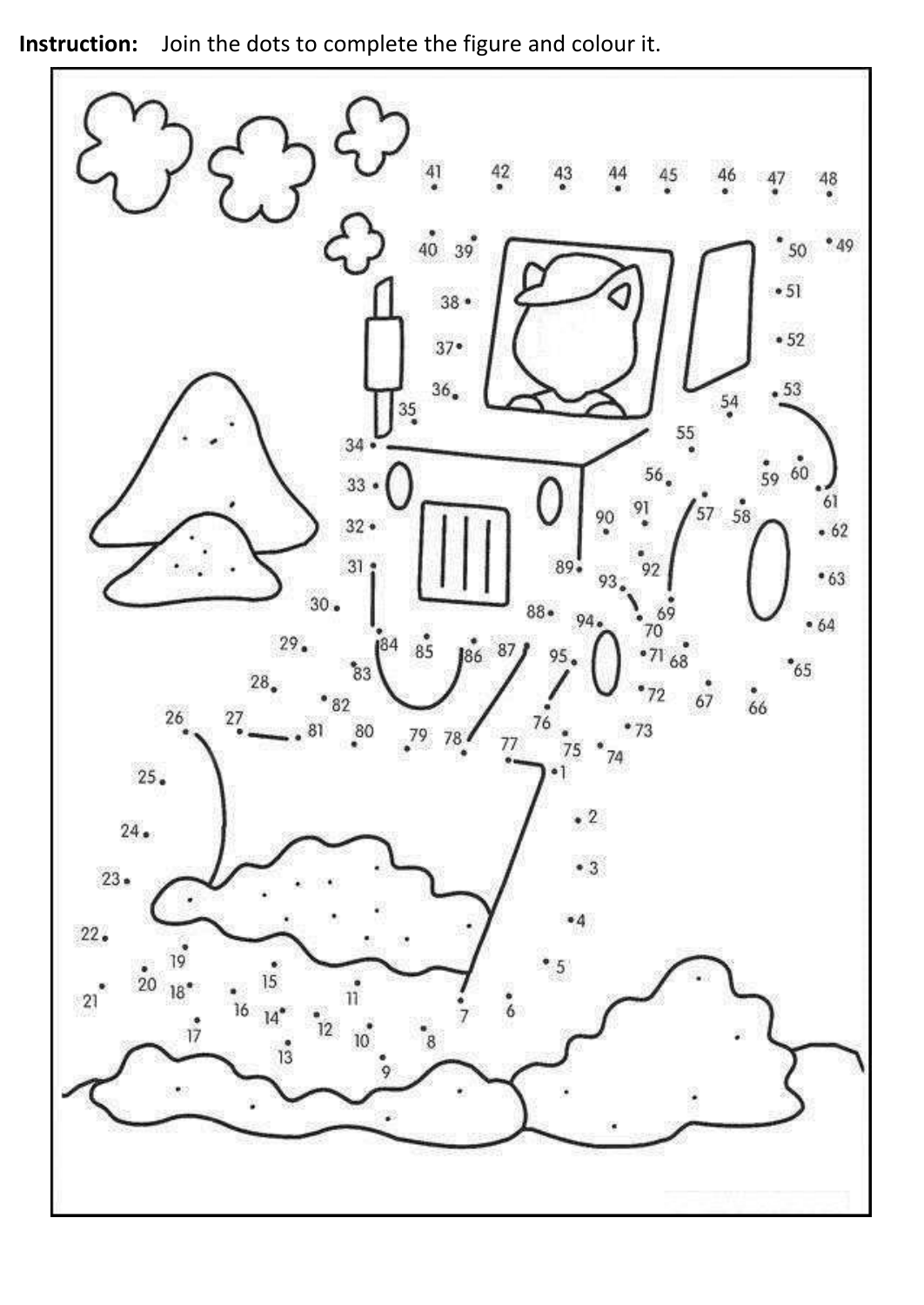Collect five pictures of foods that help to keep the bones and muscles strong and paste them. Also write their names.

|    | <b>Pictures</b> | <b>Name</b> |
|----|-----------------|-------------|
| 1. |                 |             |
| 2. |                 |             |
| 3. |                 |             |
| 4. |                 |             |
| 5. |                 |             |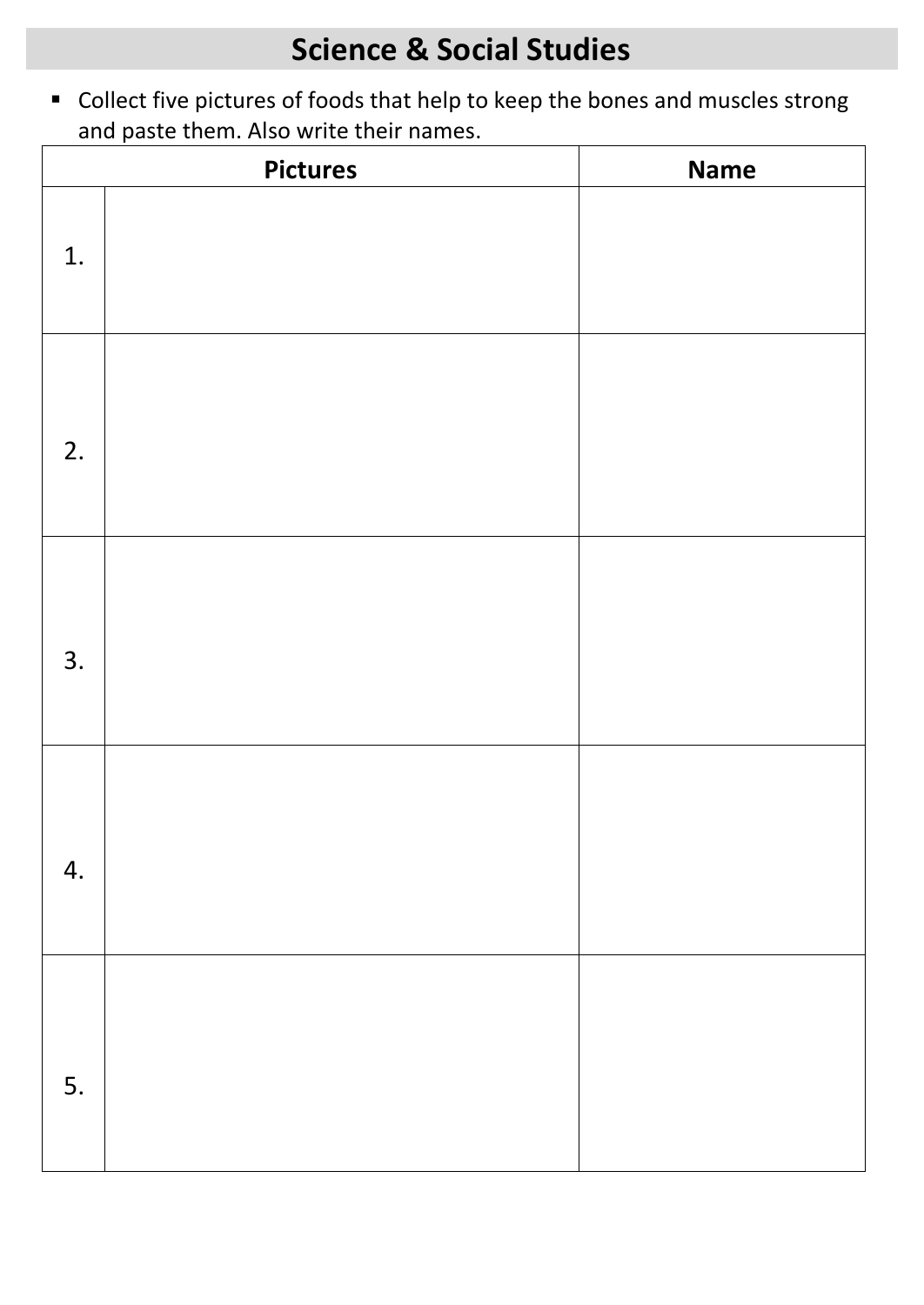**Complete your family tree by names.** 



# My Family Tree



- Match the columns. What do you call them in respect of relation?
	- mother's father  $\bullet$  cousin

.

- father's sister  $\bullet$  uncle
- aunt's daughter  $\bullet$  state of the set of the set of the set of the set of the set of the set of the set of the set of the set of the set of the set of the set of the set of the set of the set of the set of the set of the s
- mother's brother  $\bullet$  strandmother
	- father's mother  $\bullet$  aunt
- 
- 
- 
- 
-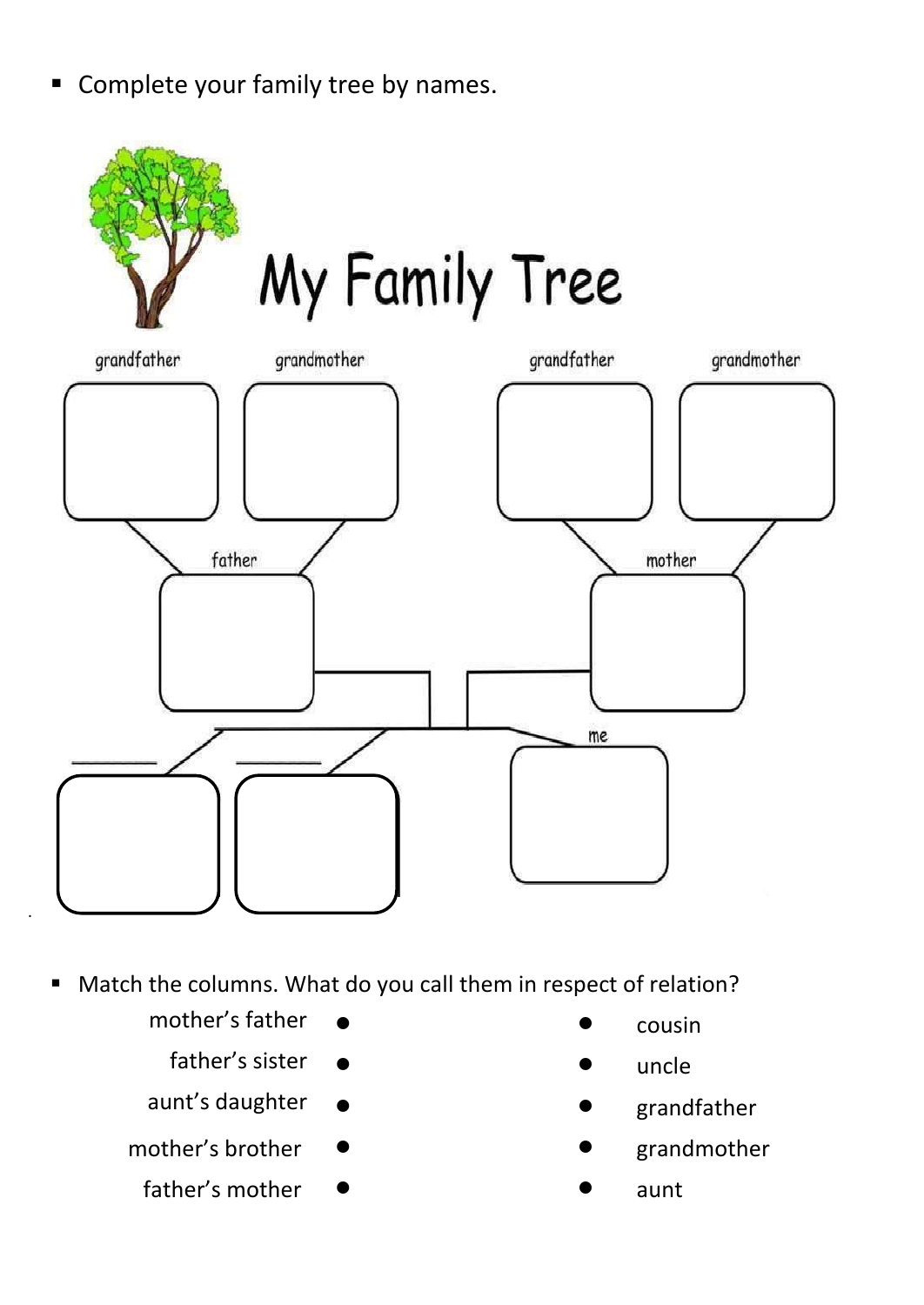سوال نمبر ۴: دی گئی تصاویر کے بارے میں دو، دو جملے لکھیے۔

| <b>CE PIN</b> | ہوائی جہاز:_                                             |  |
|---------------|----------------------------------------------------------|--|
|               |                                                          |  |
|               | قدرتي منظر_                                              |  |
|               | گھوڑا                                                    |  |
|               |                                                          |  |
|               | الله ع <sub>زوجل</sub> کی ہم <i>پر</i> کی گئی مہربانیاں: |  |
|               | وہ مہربانیاں جن کا تعلق ہمارے گھرسے ہے:                  |  |
|               | وہ مہربانیاں جن کا تعلق ہمارے کھانے پینے سے ہے:          |  |
|               |                                                          |  |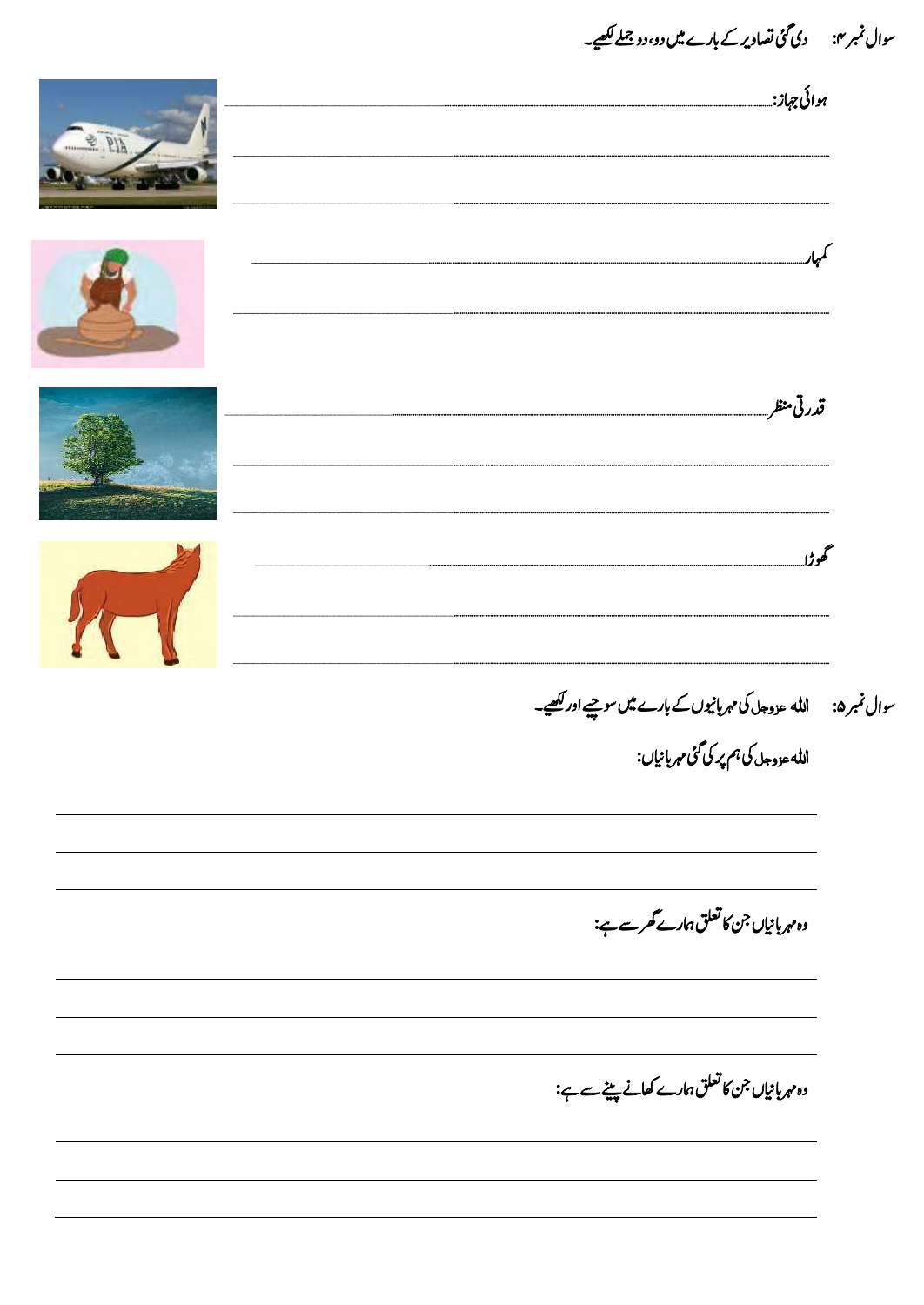| <b>32</b> |  |
|-----------|--|
|           |  |

سوال نمبر ۳: دی گئی عبارت پڑھیے اور سوالات کے جوابات دیجیے۔ تھوڑا یک پالتواور طاقتور جانور ہے۔ پچپلے زمانوں میں گھوڑے پر بیٹھ کر جنگیں لڑی تھیں، گر اب گھوڑا زیادہ تر سواری کے کام آتا ہے۔کچھ لوگ گھوڑے سے وزن اٹھانے کا بھی کام لیتے ہیں۔ گھوڑے مخلف ر نگ کے ہوتے ہے۔زیادہ تر این کار نگ سُرخ اور کالا ہو تاہے۔ دیکھنے میں سفید رنگ کے گھوڑے بہت خو بصور ت لگتے ہیں۔گھوڑے کی خوراک ہری گھاس اور داند ہے۔ گھوڑاا یک سمجھد ار اور اپنے مالک کاوفادار حانور ہے۔ سوال نمبر 1: گھوڑا کس کام کے لیے استعال ہو تاہے؟

وجاب:

وجاب:

سوال نمبر 2: گھوڑے *کس کس ر*نگ کے ہوتے ہیں ؟

وجاب:

سوال نمبر3: گھوڑا کیا کیا چیزیں کھاتاہے؟ وجاب:

سوال نمبر 4: سمھوڑے کی کوئی تین خصوصیات تحریر کیجیے۔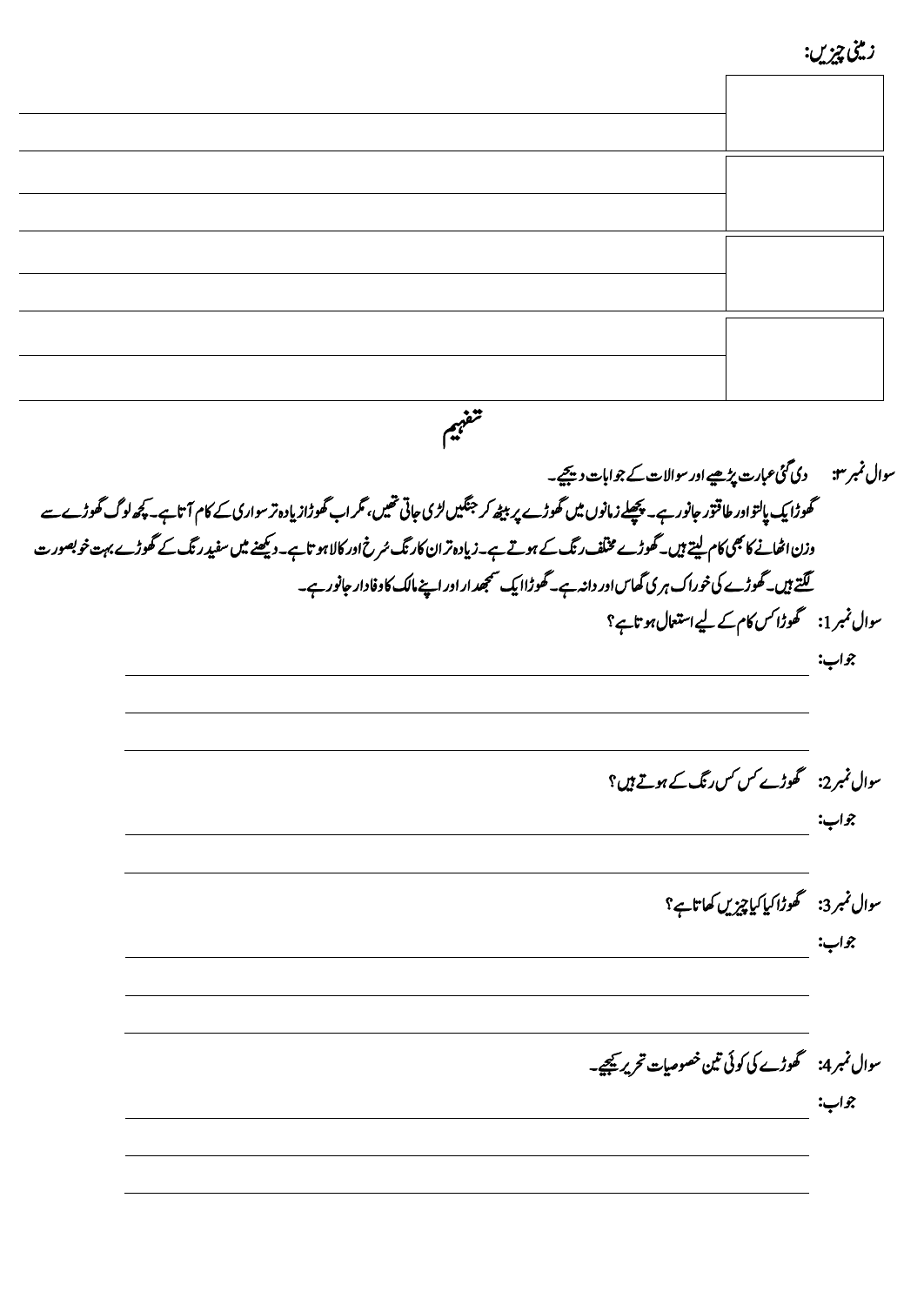



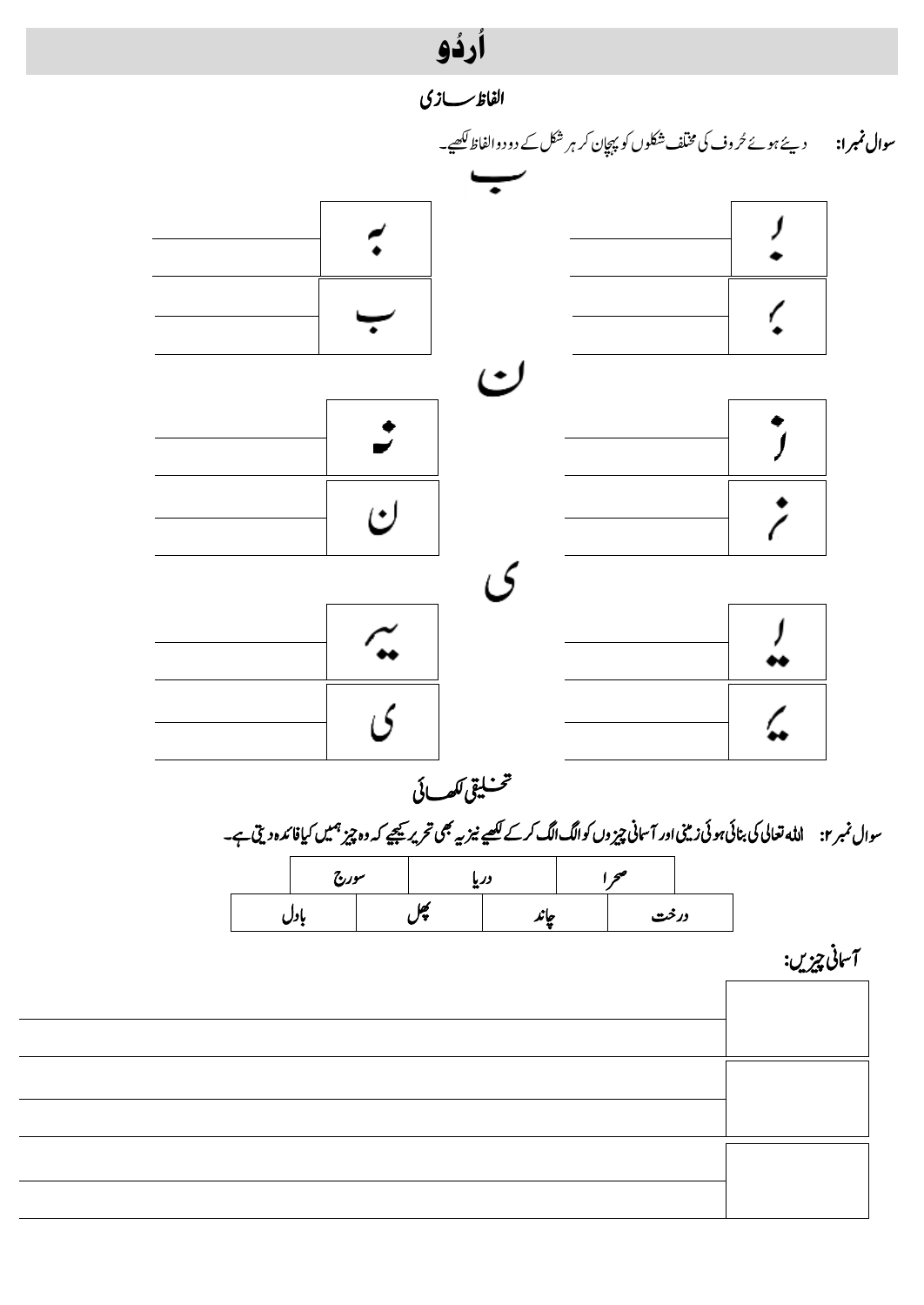

اہلل اپک یک وکیئ اپچن ولخماقتےک انل ےیھکل۔



روزانہ <sup>کس</sup>ی ایک نماز میں سورۃالکوثر کی تلاوت <u>کیج</u>ے۔

روزانہ رات کو سونے سے پہلے ایمان مفصل پڑھیے۔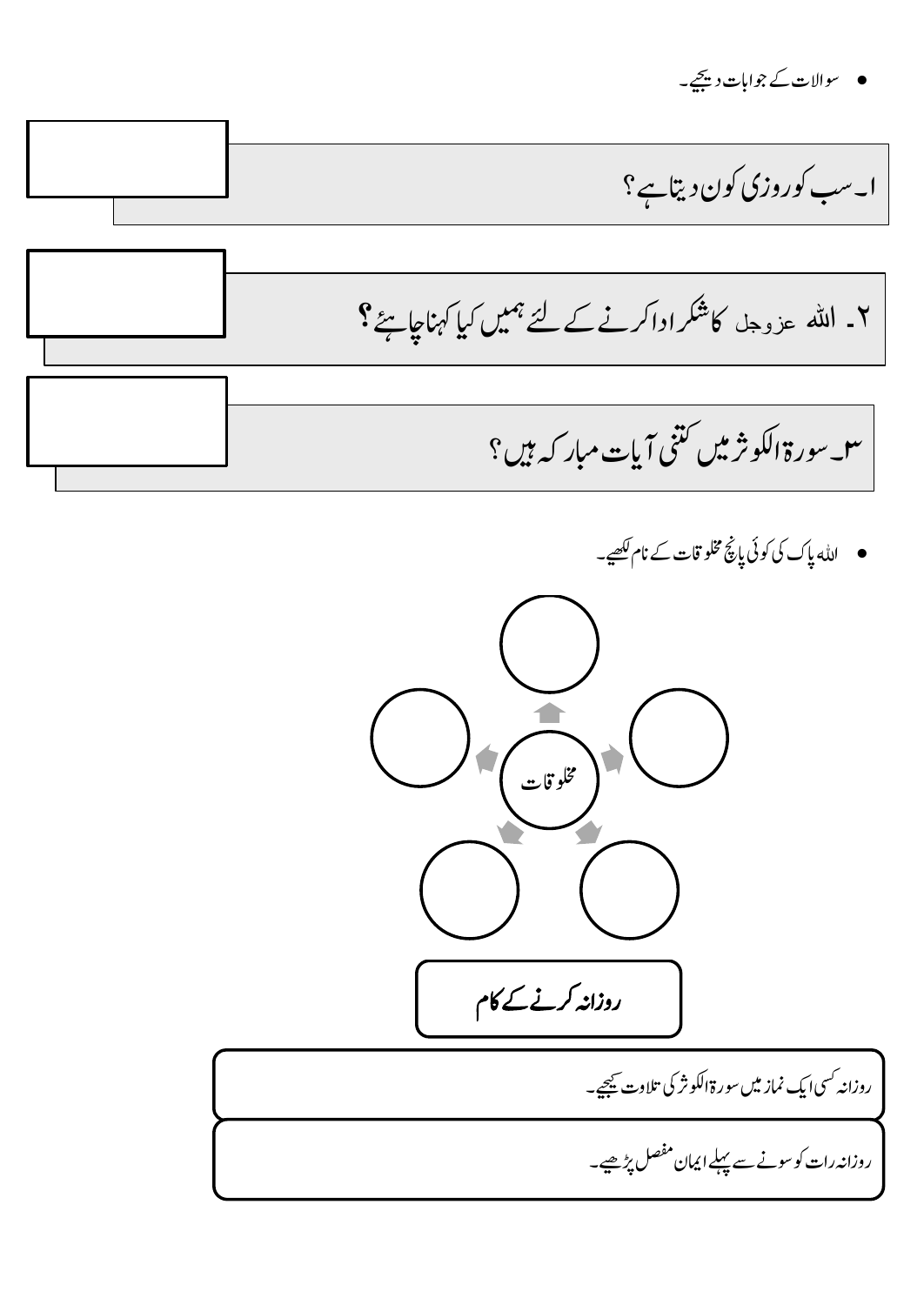

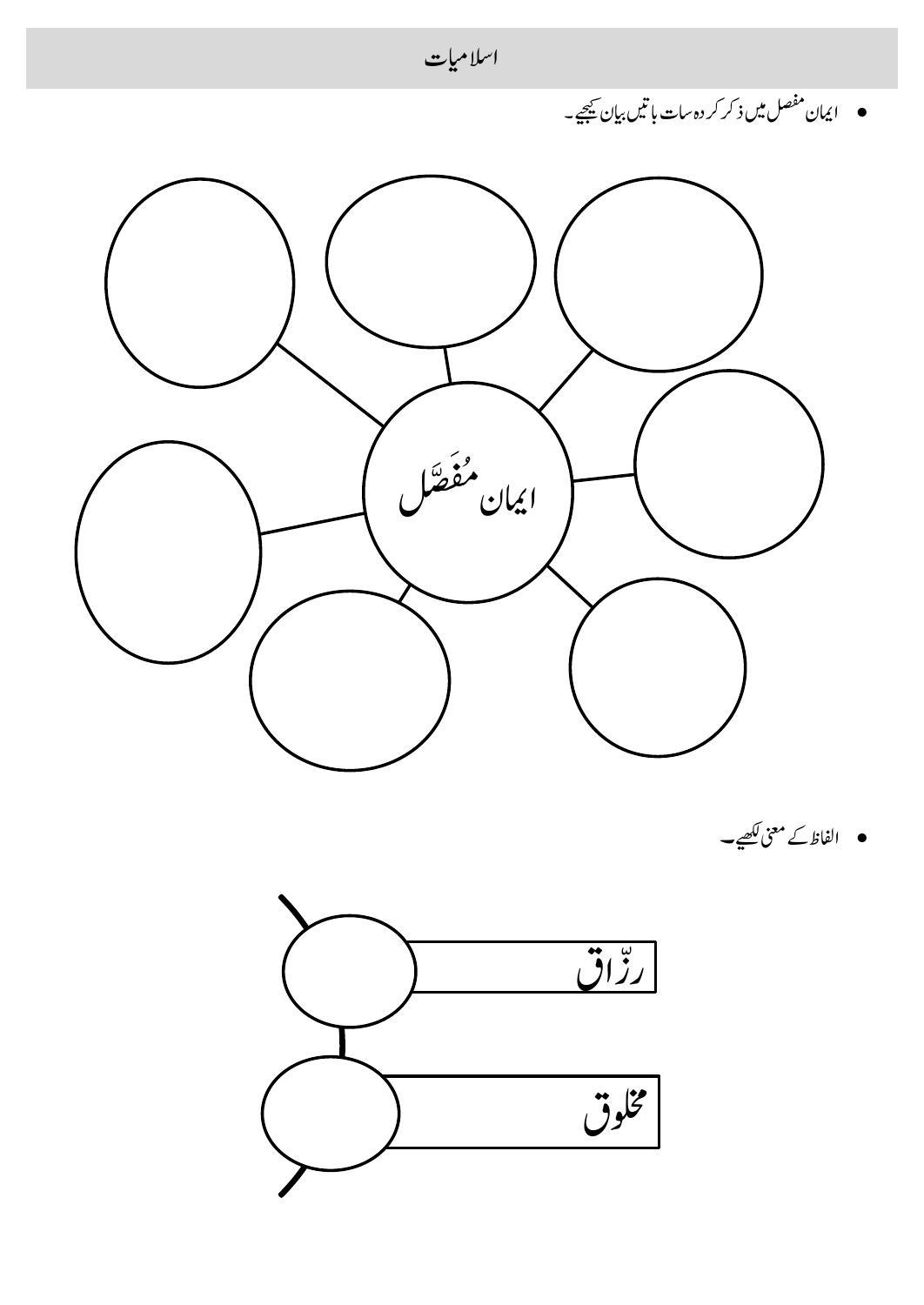تر بیت ہوم ور کے برائے(جمساعت *دمین ت ،دوم( امہ ِراضمن اابملرک۔9102 ت دمین وھپل* رباےئ *رہیب وہم ورک ت ت*

- رگویمں یک یٹھچ ںیم راضمن اابملرک ےک اب ربتک امہ ےئلیک دمین رتتیب اک وہم ورک امتم ہبلط وک دای اج راہ ےہ ۔
- وادلنی ےس زگارش ےہ ہک روزاہن ےک لمع اےنپ دمین ےّنم /دمینیّنم ےسرکواےنےک دعب یج اہں ےک اکمل ںیم) (اک اشنن اگلںیئ اور یسک دن لمع رہ اجےن یک وصرت ںیم )O)اک اشنن اگلںیئ یسک دن اک لمع رہ اجےن یک وصرت ںیم دورسے دن اس رپ عمل کی صورت میں بھی ہدف یورامان لیاجائیگا۔
	- امہِراضمناابملرکےکلمکم وہےن ےک دعب وپرے امہ یک اکررکدیگ وادل/رسرپتس رحتری رکےن ےک دعب اےنپ دطختس رفامںیئ ۔
	- جو کلاس سطح پر ابتدائی تین پوزیش ہولڈرز کہ جن کے سب سے زیادہ تربیہ مدنی پھولوں پر عمل ہو گااور والد / سرپرست کے دستخط بھی پیش کتے گئے تک سے اس سے کے ایک اس سے کے ایک ایک ایک ایک ایک ای<br>میں احتمام الحرمی الیک ایک اجرائیل ا

ویہیم 03دونں ںیم ےس 03دن ، اور ہتفہ وار 4ںیم ےس 0وتفہں رپ لمع وہےن یک وصرت ںیم وہ لمع امن ایل اجاگیئ۔ *ت*

*رہیب وہم ورک ویہیم دمین ت ت*

| درست جواب ہونے کی صورت میں ( کمک) کانشان لگائیں اور کسی دن عمل رہ جانے کی صورت میں (O) کانشان لگائیں |  |    |          |    |          |          |    |    |    |         |    |  |    |    |                                                                                                                                                                                | نمبر شار |
|------------------------------------------------------------------------------------------------------|--|----|----------|----|----------|----------|----|----|----|---------|----|--|----|----|--------------------------------------------------------------------------------------------------------------------------------------------------------------------------------|----------|
| ميزان                                                                                                |  |    |          |    |          |          |    |    |    |         |    |  |    |    | فرمان مصطفى حَملًى <sub>ْ</sub> ادللّٰہُ تَعَانىٰ عَلَيۡهِ وَاٰلِهٖوَ سَلَّۃ : جس نے مجھ پرایک بار درود پاک پڑھا\ملّٰہ حَدَّ وَجَلَّ اُس پَر دس حمتیں بھیجتاہے۔(مسلم شریف)<br> |          |
|                                                                                                      |  |    | 28       | 27 | 26       | 25       | 24 | 23 | 22 | 21      | 20 |  | 18 | 17 | <br>  کیا آج آپ نے کم از کم112 بار درود پاک پڑھنے کی سعادت حاصل کی ؟                                                                                                           |          |
| ميزان                                                                                                |  |    | 13<br>28 | 12 | 11<br>26 | 10<br>25 | 24 | 23 | 22 | 6<br>21 | 20 |  | 18 |    | جس نے ماں کے قد موں کو بوسہ دیا گویااس نے جنت کی چوکھٹ کو بوسہ دیا۔(ڈر مختار)<br> <br> کیا آج آپ نے اپنے والدین کی دست بوسی یا قد م بوسی کی؟                                   |          |
|                                                                                                      |  |    |          |    |          |          |    |    |    |         |    |  |    |    |                                                                                                                                                                                |          |
| ميزان                                                                                                |  | 14 | 13       | 12 | 11       | 10       | 9  | 8  |    | 6       | 5  |  |    |    | سلام میں پہل کرنے والے پر 90رحمتیں اور جواب دینے والے پر 10 رحمتیں نازل ہوتی ہیں (شعب الا یمان )<br>کیا آج آپ نے اپنے گھر والوں، رشتے داروں، پڑ وسیوں کو آتے جاتے سلام کیا؟    |          |
|                                                                                                      |  |    |          |    |          | 25       |    | 23 | 22 | 21      | 20 |  |    |    |                                                                                                                                                                                |          |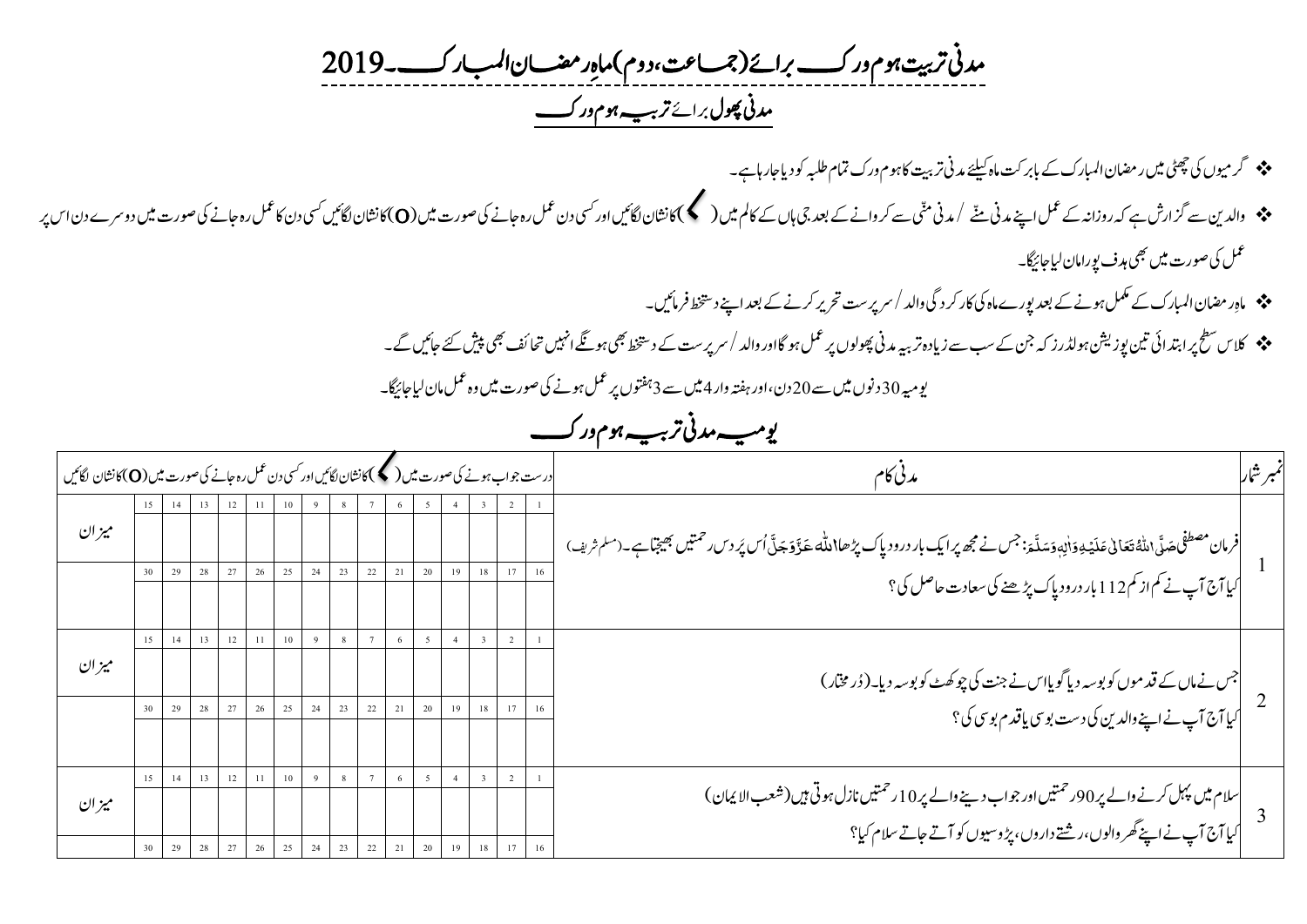|                |                                                                                                                                                                   |    | $\overline{2}$ | $\overline{\mathbf{3}}$ | $\overline{4}$ | $5\overline{ }$ | $\sqrt{6}$ | $7\phantom{.0}$ | 8              | 9  | $10\,$ | $11 -$ | 12     | 13     | 14    | 15 |       |
|----------------|-------------------------------------------------------------------------------------------------------------------------------------------------------------------|----|----------------|-------------------------|----------------|-----------------|------------|-----------------|----------------|----|--------|--------|--------|--------|-------|----|-------|
|                | "ہرنیک وجائز کام سے پہلے <sub>ب</sub> یش <sub>ع</sub> \ للّٰہِ پڑھنی چاہئے کیا آج آپ نے کھانا کھانے پانی پینے سے پہلے درست ادائیگی کے ساتھ بِشمو \ للّٰہِ پڑھ ل؟  |    |                |                         |                |                 |            |                 |                |    |        |        |        |        |       |    | ميزان |
| $\overline{4}$ |                                                                                                                                                                   |    | $17\,$         | $18\,$                  | 19             | $20\,$          | 21         | $22\,$          | $23\,$         | 24 | $25\,$ | $26\,$ | $27\,$ | $28\,$ | 29    | 30 |       |
|                |                                                                                                                                                                   |    |                |                         |                |                 |            |                 |                |    |        |        |        |        |       |    |       |
|                |                                                                                                                                                                   |    |                |                         |                |                 |            |                 |                |    | 10     | 11     | 12     | 13     |       |    |       |
|                | فرمان مصطفٰی صَلَّی املّٰہُ تعَابیٰ عَلَیۡ یِوَاٰلِہٖوَسَلَّٰھَ: قیامت کے دن بندے کے اعمال میں سب سے پہلے نماز کاسوال ہو گا اگر وہ درست ہو ئی توا <sub>ُس</sub> [ |    |                |                         |                |                 |            |                 |                |    |        |        |        |        |       |    | ميزان |
|                | 5 ] نے کامیابی پائی اور اگر اس میں کمی ہوئی تووہ رسواہوااور اُس نے نقصان اُٹھایا۔(کنز العمال )                                                                    | 16 | 17             | $1\,8$                  | 19             | 20              | 21         | $22\,$          | 23             | 24 | $25\,$ | $26\,$ | 27     | 28     | 29    | 30 |       |
|                | <br>  ایا آج آپ نے پانچوں نمازیں ادا کیں؟                                                                                                                         |    |                |                         |                |                 |            |                 |                |    |        |        |        |        |       |    |       |
|                |                                                                                                                                                                   |    |                |                         |                |                 |            |                 |                |    |        |        |        |        |       |    |       |
|                |                                                                                                                                                                   |    | 2              | $\overline{\mathbf{3}}$ | 4              | $5\overline{)}$ | 6          | $7\phantom{.0}$ | 8 <sup>8</sup> | 9  | $10\,$ | 11     | 12     |        | 14 13 | 15 |       |
|                |                                                                                                                                                                   |    |                |                         |                |                 |            |                 |                |    |        |        |        |        |       |    | ميزان |
|                |                                                                                                                                                                   | 16 | 17             | 18                      | 19             | $20\,$          | 21         | $22\,$          | 23             | 24 | 25     | 26     | 27     | 28     | 29    | 30 |       |
|                |                                                                                                                                                                   |    |                |                         |                |                 |            |                 |                |    |        |        |        |        |       |    |       |
|                | قر آن مجید ر مضان المبارک میں نازل ہوا۔                                                                                                                           |    | $\overline{2}$ |                         | $\overline{4}$ | $5\overline{ }$ | 6          |                 | 8              | 9  | 10     | $11\,$ | 12     | 13     | 14    | 15 |       |
|                | کیا آج آپ نے مدنی قاعدے /پارے میں سے کم از کم26منٹ اپناسبق یاد کیا؟                                                                                               |    |                |                         |                |                 |            |                 |                |    |        |        |        |        |       |    | ميزان |
|                |                                                                                                                                                                   | 16 | 17             | 18                      | 19             |                 | 21 20      | 22              | 23             | 24 | 25     | 26     | 27     | 28     | 29    | 30 |       |
|                |                                                                                                                                                                   |    |                |                         |                |                 |            |                 |                |    |        |        |        |        |       |    |       |
|                |                                                                                                                                                                   |    | 2              | $\overline{3}$          | $\overline{4}$ | 5               | 6          | $7\overline{ }$ | 8              | 9  | 10     | 11     | 12     | 13     | 14    | 15 |       |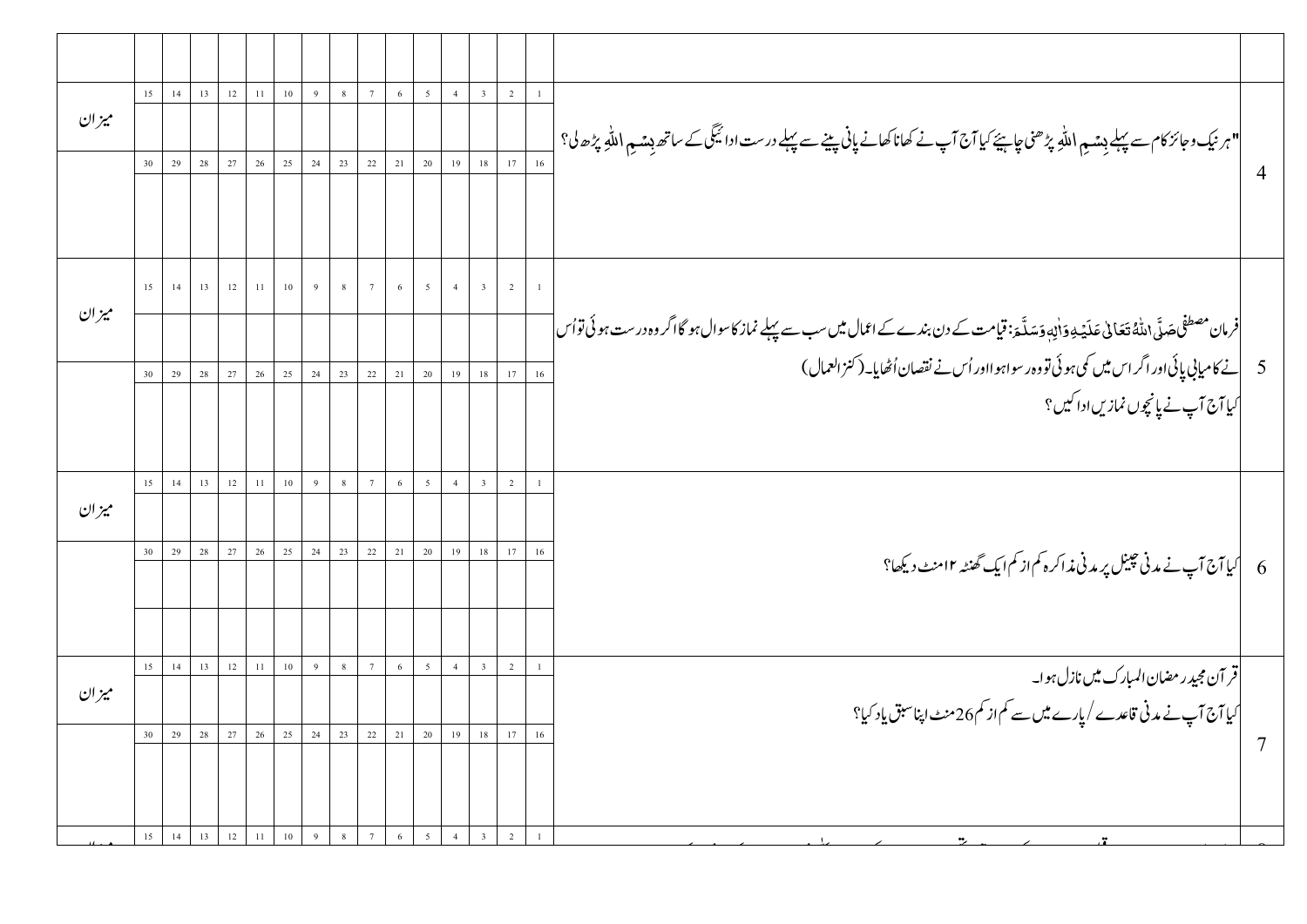*ترہیب وہم ورکت ہتفہ وار دمین* 

| ميزان | چو تھاہفتہ | تيسراهفته   | دوسر اہفتہ | يبهلا هفته | کیا آپ نے اس ہفتے اپنے سرپرست کے ساتھ دعوت اسلامی کے ہفتہ وارسنتوں بھرے اجتماع میں شر کت کی یاکم از کم مدنی حیبیل کے ذریعے اجتماع دیکھایاسًا؟                                                           |      |
|-------|------------|-------------|------------|------------|---------------------------------------------------------------------------------------------------------------------------------------------------------------------------------------------------------|------|
| ميزان | چو تھاہفتہ | تيسراهفته   | دوسر اہفتہ | پېلاہفته   | کیا آپ نے پہلے ہفتے میں پہلااور دوسراکلمہ مع ترجمہ ،اور دوسرے ہفتے میں تیبر اکلمہ مع تشریف تھے۔ میں ایران مفصل<br> <br>  یاد کرے ہر ہفتے گھر کے کسی فر د کوسایا؟                                        |      |
| ميزان | چو تھاہفتہ | تنيسر اہفتہ | دوسر اہفتہ | پہلاہفتہ   | کیا آپ نے ہر ہفتےایک ایک کرکے یہ سور تیں اور دعائیں یاد کرکے گھر کے کسی فر د کوسنائی؟(1۔ دعائے قنوت، 2۔ سورة الكوثر، 4۔ سورة اللہب $\big\{$                                                             |      |
| ميزان | چو تھاہفتہ | تيسراهفته   | دوسراهفته  | يبهلا هفته | کیا آپ نے پہلے ہفتے میں عشرہ رحمت کی دعا، دوسرے ہفتے میں عشرہ مغفرہ کے ساترادی،اور چوتھے ہفتے میں سورۃالقدر یاد کرکے گھر کے<br> <br>  کسی فر د کوسائی؟(اسکی رہنمائی کتاب فیضان ر مضان سے لی جاسکتی ہے ) | - 12 |

 *اماہہندمین رہیب وہم ورک*  تر *بب ہو*م ور کے

13 ایک ٓاپ اجےتن ںیہ ہک رقٓان اپک وک ریغب ووض ےک اہھت اگلان رحام و انگہ ےہ ،ایک ہی ابت ٓاپ ےن رھگ ںیم یسک وک اتبیئ؟ ا تلاوت قر آن مجید کے آداب میں سے کوئی سے ۳ آداب ککھئے۔ ۲۔۔۔۔۔۔۔۔۔۔۔۔۔۔۔۔۔۔۔۔۔۔۔۔۔۔۔۔۔۔۔۔۔۔۔۔۔۔۔۔0۔۔۔۔۔۔۔۔۔۔۔۔۔۔۔۔۔۔۔۔۔۔۔۔۔۔۔۔۔۔۔۔۔۔۔۔۔0۔۔۔۔۔۔۔۔۔۔۔۔۔۔۔۔۔۔۔۔۔۔۔۔۔۔۔۔۔۔۔۔۔۔۔۔۔۔۔۔۔۔۔۔۔۔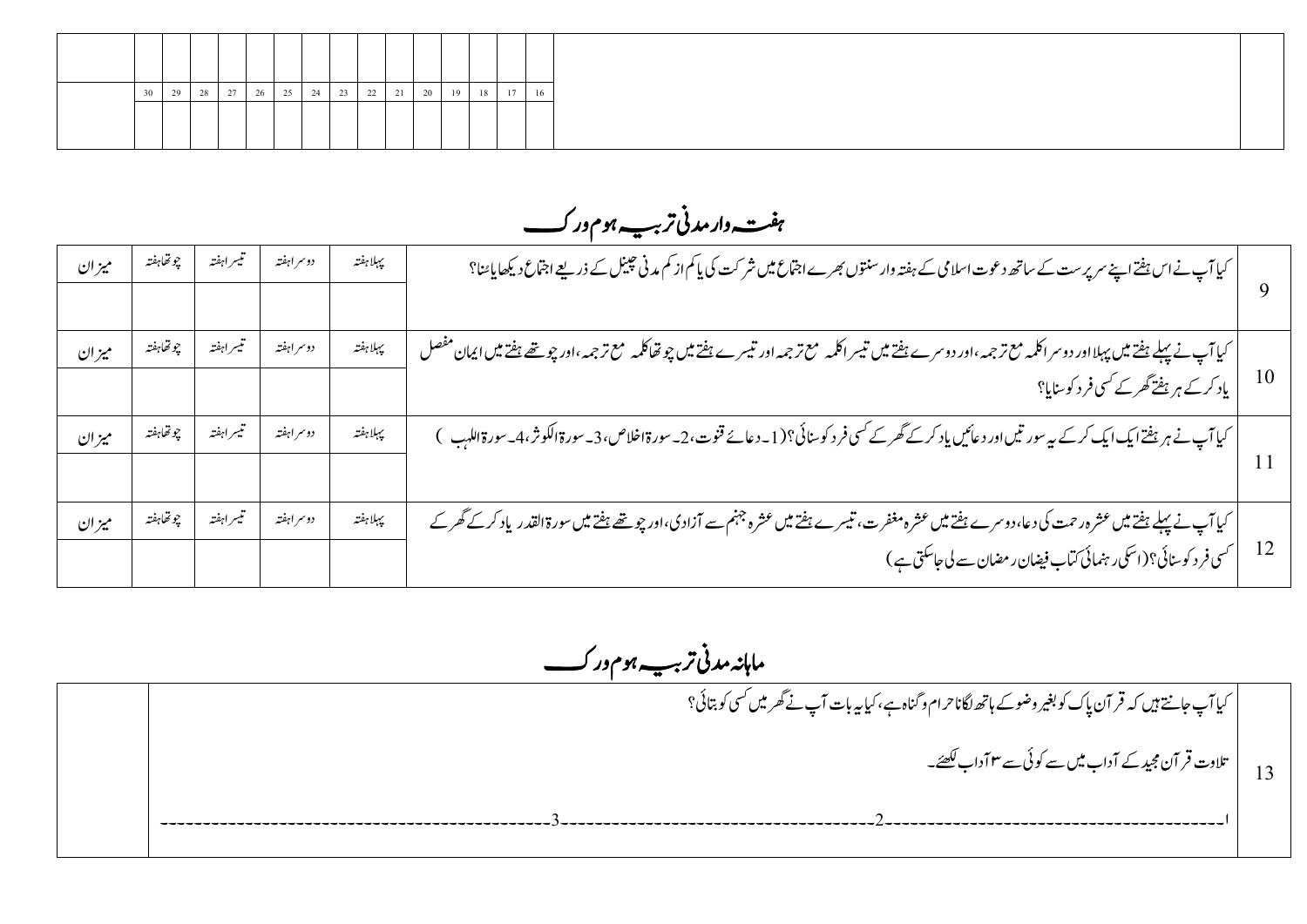